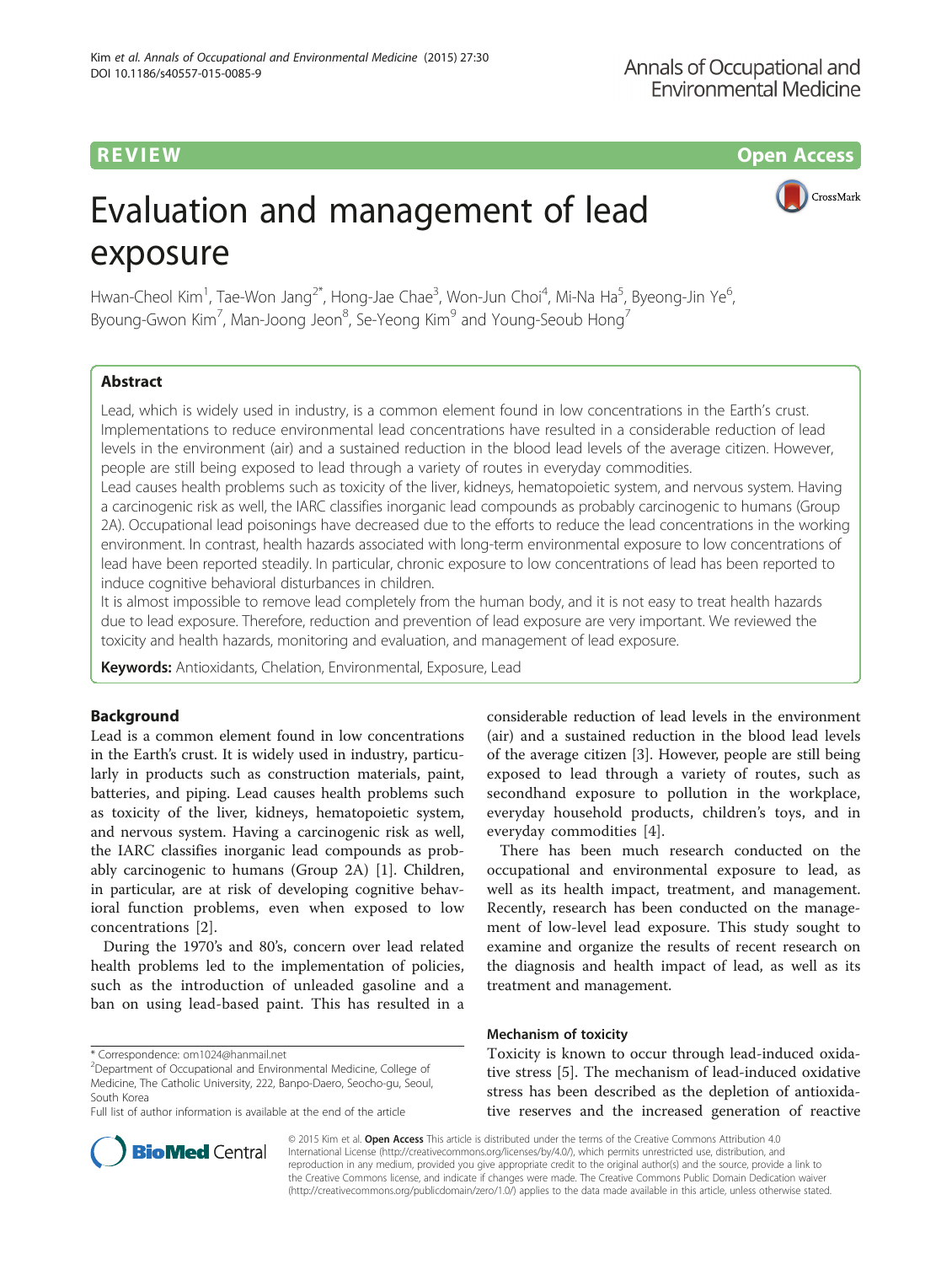oxygen species (ROS), such as hydroperoxides [\[6](#page-7-0)]. Ninety percent of glutathione (GSH) in the cell exists in reduced form and 10 % in oxidative form, and it typically acts as an antioxidant defense mechanism. Reacting to ROS, GSH stabilizes ROS, and after being converted (oxidizing) to glutathione disulfide (GSSG), it is reduced back to GSH by glutathione reductase (GR). Lead inactivates GSH by binding to GSH's sulfhydryl group, which causes GSH replenishment to become inefficient, thereby increasing oxidative stress [\[7](#page-7-0)]. In addition, lead further reduces glutathione levels by blocking the activity of enzymes such as δ-aminolevulinic acid dehydratase (ALAD), glutathione reductase (GR), glutathione peroxidase, and glutathione-S-transferase [[8\]](#page-7-0). Lead destabilizes the cellular membrane through lipid peroxidation, which can lead to hemolytic anemia [\[9](#page-7-0)]. The collective action of various such mechanisms makes the cell vulnerable to oxidative stress, causing cell death.

Toxicity also arises from lead replacing divalent cations, which are necessary for cellular activity. The main mechanism causing neurological abnormalities is the ionic mechanism that substitutes lead for calcium ions, allowing it to pass through the blood-brain barrier [[10](#page-7-0)]. By penetrating the blood-brain barrier, lead accumulates in astroglial cells, disrupting myelin sheath formation. Even in very small concentrations, lead affects neural excitation and memory-related neurotransmitter activity [\[11](#page-7-0)].

#### Toxicity of lead

Lead toxicity can cause acute or chronic health impacts. Though it can affect various organs in the body, it mainly leads to toxicity of the nervous, hematopoietic, cardiovascular, and other systems. In addition, recent studies have been reporting that lead is carcinogenic. While acute toxicity is uncommon, it occurs mainly due to occupational exposure, and in severe cases, it may cause death. Chronic toxicity occurs at relatively low levels, and there are quite frequent reports of the occurrence of negative health impacts, particularly in children, including the occurrence of neurobehavioral development abnormalities, at even lower blood lead levels.

#### Neurologic toxicity

The nervous system is the organ system most vulnerable to lead-induced toxicity [\[12](#page-7-0)]. While problems can occur in both the central and peripheral nervous systems, the peripheral nervous system is mainly affected in adults, whereas in children, the central nervous system is primarily affected [\[13](#page-7-0)]. When the impact on the central nervous system is severe, it manifests as encephalopathy. In relatively minor cases, symptoms such as headaches, irritability, muscular tremors, and loss of memory occur, whereas severe cases can result in delirium, convulsions, or coma [[14\]](#page-7-0). Because their nervous system is still developing, children can be particularly vulnerable. Studies have reported that low levels of chronic exposure still have a negative effect on neurobehavioral development, such as lowered IQ and ADHD-like symptoms [[2](#page-7-0)]. Resulting in demyelination, peripheral nervous system abnormalities frequently take the form of a peripheral neuropathy that invades the extensor motor nerves [[15](#page-7-0)].

#### Hematologic toxicity

Lead causes anemia by dose-dependently blocking the activity of ferrochelatase, aminolevulinic acid synthetase (ALAS), and ALAD, three important enzymes related to the synthesis of heme. Among these, ALAD is the most markedly affected, and is therefore used as a clinical marker for lead poisoning. When ALAD is inhibited, aminolevulinic acid accumulates, and blood lead levels of 10 μg/dL and even lower begin to be detected [\[16](#page-7-0)]. Exposure to high levels of lead can lead to acute hemolytic anemia [\[17\]](#page-7-0).

#### Cardiovascular toxicity

Lead raises the blood pressure, which increases the risk of death from cardiovascular disease. Lead exposure increases the frequency of high blood pressure, as well as cerebrovascular and cardiovascular disease [\[18](#page-7-0)]. An increase in blood lead levels has been shown to have a significant correlation with cardiovascular disease-related death [[19](#page-7-0)]. Some findings have appeared to show a significant degree of correlation between blood lead levels and systolic and diastolic blood pressure [[20](#page-7-0)]. There has been a great deal of research conducted on the relationship between low levels of lead exposure and blood pressure, and while there is still much that is up for debate, recent studies have found that low levels of lead exposure can cause high blood pressure [\[21\]](#page-7-0). The mechanism by which lead raises blood pressure is still not clearly understood. While some studies claim an association with chronic nephropathy [\[22\]](#page-7-0), recent findings have suggested oxidative stress as the mechanism [\[21\]](#page-7-0).

#### Other toxicity

Some studies have found lead to be a cause of reproductive toxicity in both men and women. In men, it causes a reduction in libido, infertility, as well as a reduction in sperm count and vigor, while in women there is an increase in the incidence of stillbirth and miscarriage [[23](#page-7-0)]. Additionally, lead can cause a vitamin D deficiency by disrupting the conversion of vitamin D into its biologically active form, 1,25-dyhydroxyvitamin D [[24](#page-7-0)].

#### **Carcinogenicity**

The International Agency for Research on Cancer (IARC) deems inorganic lead to be probably carcinogenic to humans (IARC Group 2A), based on sufficient evidence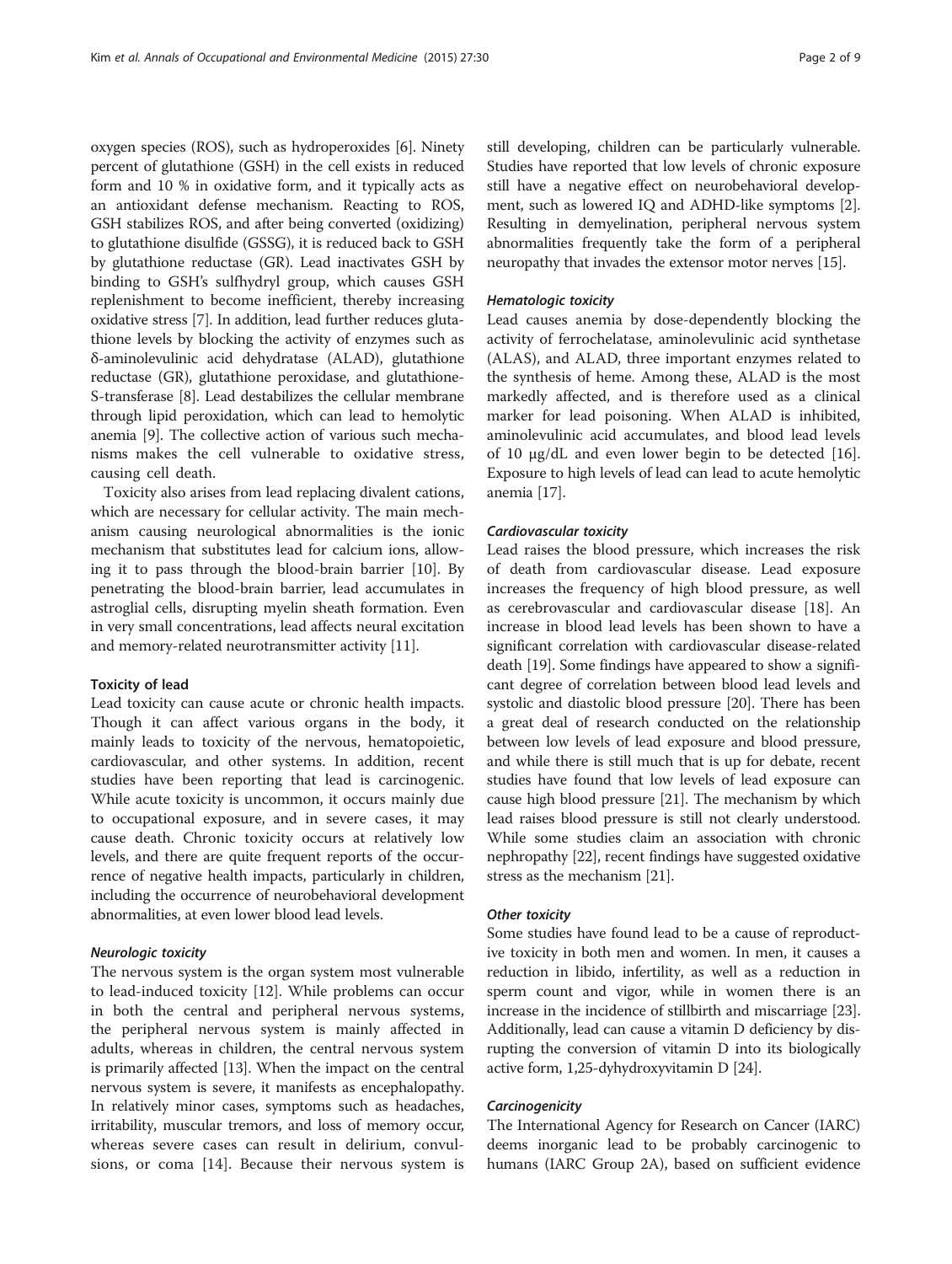from animal testing and limited evidence with human subjects [[1\]](#page-7-0). Lead smelters, plumbers, battery recycling smelters, pigment producers, and so on, are at risk to occupational exposure. Lead exposure is known to increase the risk of lung, stomach, and bladder cancer. Organic lead belongs to IARC Group 3, meaning that there is not sufficient evidence to evaluate whether or not it causes cancer in humans. However, a portion of organic lead can be metabolized as ionic lead, and in such instances, toxicity similar to that of inorganic lead can arise [[1](#page-7-0)].

#### Symptoms and signs of lead exposure

Symptoms of lead poisoning take a variety of forms based on the period of exposure and individual characteristics, and depending on the circumstances, non-specific or minor symptoms may appear, or there may even be cases with no noticeable symptoms whatsoever. In cases of chronic exposure, symptoms appear to become incrementally more severe as the weeks pass, whereas in cases of acute exposure, strong symptoms can suddenly appear. The degree or type of symptoms that patients complain of may differ depending on the form of the lead to which they are exposed. As organic lead has a higher lipid solubility compared with inorganic lead, its toxicity is stronger and its symptoms are mainly related to the central nervous system, such as insomnia, delirium, cognition problems, and tremors [\[25\]](#page-7-0).

Symptoms manifest differently in adults than they do in children. In adults, major symptoms include headach, stomachach, memory loss, renal failure, sexual dysfunction, and reduced sensation in the limbs, and in the early period, non-specific symptoms may manifest such as depression, reduced appetite, intermittent stomachach, nausea, diarrhea, and constipation [\[25](#page-7-0)]. While symptoms generally manifest when blood lead levels exceed 40 μg/dL in adults and 60 μg/dL in children, symptoms may appear at different ranges depending on the individual's characteristics [\[13](#page-7-0)]. Neuropsychological problems like delayed reaction time, reduced concentration, reduced neurotransmitter speed, and headaches first appear at blood lead levels of 25–60 μg/dL, anemia appears at blood lead levels of 50 μg/dL and over, colic in cases of 80 μg/dL and over, and intracranial hypertension and delirium begin to manifest when blood lead levels exceed 100 μg/dL, along with wrist drop, foot drop, and encephalopathy. In the case of children, neurological symptoms begin to manifest when blood lead levels exceed 70 μg/dL [[26](#page-7-0)]. There are almost no instances of cases without symptoms once blood lead levels have exceeded 100 μg/dL, in either adults or children.

#### Acute exposure

During acute poisoning, neurological symptoms may occur such as pain, weakened muscle power, sensory abnormalities, and occasionally brain inflammation, along with digestive system-related symptoms such as stomachaches, nausea, vomiting, diarrhea, and constipation [[27](#page-7-0)]. In instances where a large amount of lead has been ingested through the digestive system in a short period of time, the loss of a lot of water in the digestive system can cause shock, hemolytic action occurs, and symptoms such as anemia and hematuria may occur. In instances where the kidneys are damaged, the amount of urine decreases; individuals who showed symptoms of acute lead exposure can also show symptoms similar to those of chronic lead exposure [\[28](#page-7-0)].

#### Chronic exposure

In cases of chronic lead exposure, a variety of symptoms may manifest, mainly in the digestive system, nervous system, and neurological system. Neurological symptoms arise from a strong exposure over a relatively short time period. By contrast, digestive system symptoms generally arise from long-term exposure. In cases of chronic exposure over a long period of time, a variety of symptoms may manifest, including anemia, fatigue, reduced limb sensation, stomachache, nausea, vomiting, depression, and reduced concentration and memory [\[29](#page-7-0)]. Chronic lead poisoning may also manifest as a grey color in the skin or a blue line in the gums, known as the Burton line [[30](#page-7-0)]. Aside from these symptoms, an increase in optic neuritisinduced scotoma and vision impairments may occur.

#### Lead exposure in pregnancy and children

Exposure of an embryo or fetus in utero to lead increases the possibility of premature birth and low birth weight [\[31](#page-7-0)]. As the body size of children is smaller than that of adults and lead is more quickly absorbed, they are more vulnerable to lead poisoning. Additionally, because babies crawl on the floor and suck on various objects, they are more readily exposed to lead. Common symptoms occurring in children include a loss of appetite, stomachache, vomiting, learning disabilities, behavioral problems, and anemia, while in abnormally high levels of lead exposure, symptoms of leukonychia striata are observed [\[32](#page-7-0)].

#### Evaluation and diagnosis of lead exposure

Because the symptoms of lead poisoning do not appear instantly, even after having been exposed to lead, it is not easy to diagnose. Therefore, when lead poisoning is suspected, basic information should be determined through a medical interview that takes into consideration the symptoms reported by the patient, current medical history, and the surrounding environment or diet that could be associated with lead exposure. After a basic medical interview and examination, the lead concentrations are measured in the blood, hair, urine, and saliva. After confirming the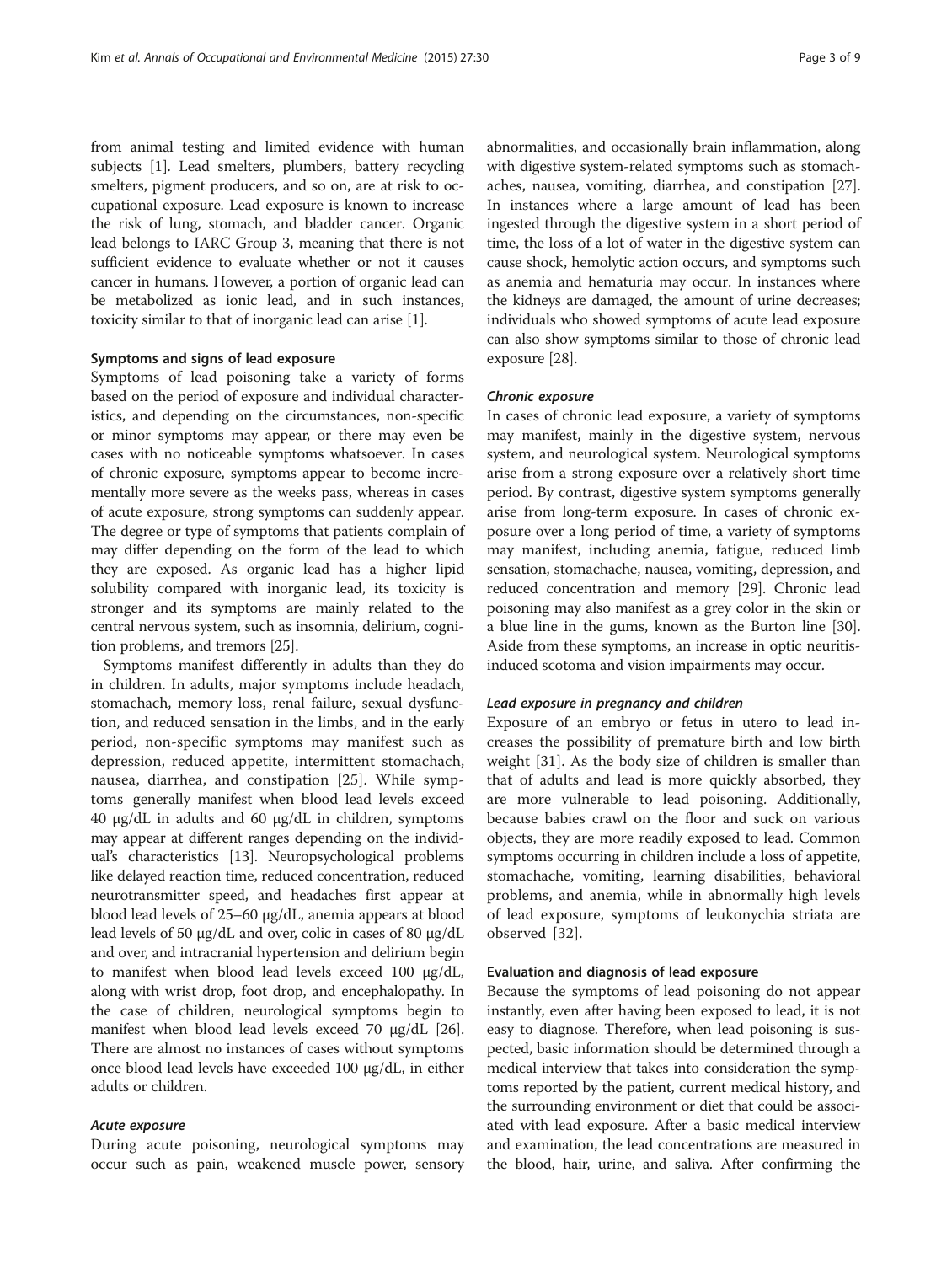presence of lead poisoning, the most important priority when observing progression is measuring the blood lead levels. Besides lead concentration levels, a number of other biomarkers are also measured during blood testing along with the lead concentration in the bone or soft tissue.

#### Lead concentration in the blood

Measuring blood lead levels is the most common method used for confirming the presence of lead. Currently, the blood lead level of a healthy adult who has not been exposed to a large amount of lead is 25 μg/dL or lower [[33](#page-7-0)], and for children, the current threshold of 10 μg/dL or lower was revised to 5 μg/dL or lower [[34](#page-7-0)]. The threshold for the occupational lead exposure group should not exceed 30 μg/dL during random blood testing, and NIOSH urged that the blood lead level for adults be lowered to under 10 μg/dL [[35\]](#page-7-0). Looking at the measured blood lead levels of individuals exposed to lead chronically, levels of 30–80 μg/dL have been found in children living in old houses painted with lead-based paint, 77– 104 μg/dL in pottery-glaze workers, 90–137 μg/dL in individuals who consumed contaminated herbal medicine, 109–139 μg/dL in indoor firing range instructors, and up to 330 μg/dL in individuals who had drunk juice from glazed pottery [\[36](#page-7-0)].

#### Lead concentration in bone

Lead is stored in two parts of the bone. Lead stored in the bone's surface can readily pass into the blood, whereas lead stored in cortical bone is virtually immobilized. Studies have reported that 40–70 % of lead in the blood of adults originates from bones [[37\]](#page-7-0). In the case of mothers, as the physiology of bone reabsorption differs, the percentage of lead in the blood that originates in the bones varies from 10–88 %, while 80 % or greater of the lead in the blood of fetuses and embryos is provided by the mother [[38\]](#page-7-0). Lead exposure reduces bone density in adults, increasing the risk of osteoporosis [\[39](#page-7-0)].

Lead concentration in cortical bone can be measured through X-ray fluoroscopy (XRF). While lead in the blood does not reflect the degree to which lead has accumulated in the body at the time of the blood test [[40\]](#page-7-0), lead in cortical bone is meaningful because it can reflect the degree of long-term lead exposure and accumulation. Ethylenediaminetetraacetic acid (EDTA) mobilization testing and bone XRF are known to be the most sensitive techniques for determining the degree of lead accumulation [[41\]](#page-7-0).

#### Lead concentration in soft tissue

Lead also accumulates in soft tissue, the liver being the largest storage site at 33 %, and is stored in the kidneys, pancreas, ovaries, spleen, prostate, adrenal glands, brain, fatty tissue, testicles, heart, and skeletal muscle. It appears that lead concentrations in soft tissue remain similar throughout one's lifetime [[42](#page-7-0)].

#### Other biomarkers of lead exposure

Lead bonds with sulfhydryl proteins via divalent cations, thereby blocking protein structuration and enzyme action. The most representative example of this is the blocking of the action of the enzyme delta-aminolevulinic acid dehydratase (delta-ALAD; ALAD) during the process of heme synthesis. Impeding heme synthesis in this way is a major part of the mechanism of lead's pathology, and if blood lead levels reach 20 μg/dL or higher, ALAD action is reduced by 50 % or more. However, because ALAD is not linearly related to the blood lead level, it is not utilized for diagnosis of lead poison [[43](#page-7-0)].

Due to the decrease in ALAD, there is an increase in urinary aminolevulinic acid (ALA). As this phenomenon occurs at a blood lead level of 35 μg/dL or higher in adults and between 25 and 75 μg/dL in children, it cannot be utilized as a useful indicator of low-level lead poisoning. Blood ALA increases as blood ALAD decreases, and there appears to be a relation between the behavioral problems observed in lead poisoning and ALA's reduction of gamma-Aminobutyric acid (GABA) secretion in the central nervous system [[44\]](#page-7-0). In addition, the drop in heme synthesis leads to a drop in hemoglobin synthesis, which affects cellular respiration, and in cases of chronic lead exposure may cause fatigue and anemia. The level of ALAD expression in humans is influenced by the ALAD1 and ALAD2 genes, and studies have found that the ALAD2 gene raises blood lead levels and sensitivity to lead poisoning [\[45](#page-7-0)].

Ferrochelatase is an enzyme that inserts iron into protoporphyrin IX. This process is inhibited by lead, resulting in an increase in erythrocyte protoporphyrin (EP) and zinc protoporphyrin (ZPP). Due to such properties, EP and ZPP are used in the diagnosis of lead poisoning. However, the limitations of using EP and ZPP include the fact that blood lead levels must reach 30 μg/dL or greater in adults and 15 μg/dL in children for ZPP levels to increase, as well as the fact that a decline in heme synthesis is not limited to lead poisoning, and similar results can be found in cases such as porphyria, normal brain aging, hepatocirrhosis, and iron-deficiency [[46\]](#page-7-0).

Besides that, because lead lowers pyrimidine 5′-nucleotidase activity, blocking the maturation of red blood cells and ultimately causing anemia, basophilic stippling and hemolysis of immature red blood cells can be used as biomarkers. While basophilic stippling and hemocytolysis of immature red blood cells can occur from exposure to substances like benzene or arsenic, microcytic or normocytic-hypochromic anemia accompanied by basophilic stippling only occur in cases where the blood lead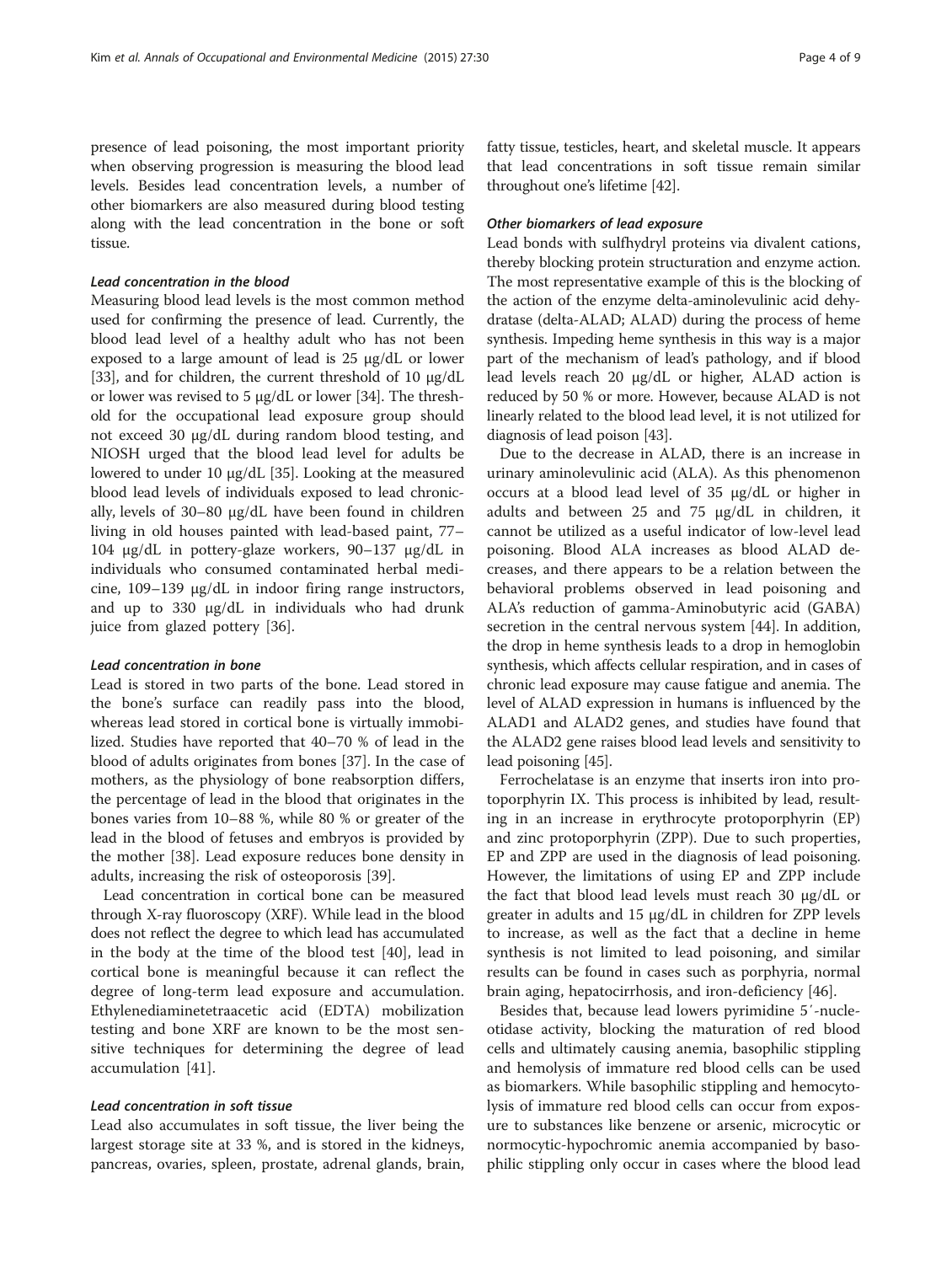levels are 50 μg/dL in adults and 25–40 μg/dL or greater in children [\[47](#page-7-0)].

#### Management of lead exposure: chelation

The majority of chelating agents bind to heavy metals in extracellular fluid and cannot cross the cellular membrane. Because they cause essential metal loss and may cause adverse drug effects such as hepatotoxicity or nephrotoxicity, while there are benefits to their use in cases of acute poisoning, they are not recommended for cases of chronic poisoning (Fig. 1) [[48](#page-7-0)]. Due to the risk caused by the adverse side effects of the medicine and the redistribution of lead, chelation therapy is generally not recommended in cases where blood lead levels are below 45 μg/dL in adults [\[4](#page-7-0)]. Additionally, as rebounding commonly occurs after chelation therapy, blood lead levels should be measured before and after the treatment.

The drugs used as chelating agents for lead include dimercaptosuccinic acid (DMSA), dimercaptopropane sulfonate (DMPS), dimercaprol (British Anti-Lewisite, BAL), penicillamine, and CaNa<sub>2</sub>EDTA (Table [1](#page-5-0)).

An analogue of dimercaprol, DMSA is a dithiol compound which contains two sulfhydryl (–SH) groups. DMSA has a large therapeutic window, and is the least toxic dithiol compound. While chelation therapy can result in a reduction in essential metals, DMSA has been found to not cause a reduction in essential metals such as zinc, iron, calcium, and magnesium [\[49\]](#page-7-0). DMSA is the most efficient and safe chelating agent for lead exposure, so the chelators being used the most are DMSA recently [\[50](#page-7-0)].

DMPS is another analogue of dimercaprol. Less effective than CaNa<sub>2</sub>EDTA or DMSA, DMPS is not commonly used in lead chelation therapy [[48](#page-7-0)]. DMPS is mainly used in cases of arsenic or mercury poisoning.

The drawbacks of CaNa<sub>2</sub>EDTA are that it contributes to a greater loss in essential minerals compared to DMSA or

DMPS and that it redistributes lead to the brain [[50](#page-7-0)]. Generally, one gram of EDTA is mixed with 250 mL of a 5 % dextrose solution, gradually settling over one or two hours, and treatment is administered over a five day period. During the treatment period, the patient should be hydrated intravenously, and tests should be conducted daily on kidney function, electrolyte levels, and urine.

Penicillamine was the first chelating agent used in the treatment of lead poisoning. It reaches its greatest capacity one to four hours after oral administration. Food, antioxidants, and iron supplements can reduce absorption of penicillamine. In the past, the daily dose used was 500–1000 mg, but recent findings show that using a lower dosage had equivalent lead removal effects while reducing adverse side effects [\[51](#page-7-0)]. Due to the narrow therapeutic window and harsh side effects of dimercaprol (British Anti-Lewisite, BAL), it is rarely used these days.

In general, chelation therapy is recommended for children only in cases where blood lead levels are 45 μg/dL or greater. In cases where blood lead levels are 45–69 μg/dL, chelation therapy can be attempted with DMSA. McKay [\[52](#page-7-0)] tried chelation therapy on children with blood lead levels of 20–44 μg/dL. While the blood lead levels of the children who received chelation therapy decreased temporarily compared with the control group, when a follow-up study was conducted three years later, the blood lead levels of the therapy group had risen again, and no significant difference was observed in cognitive or behavioral function nor in blood lead levels between the therapy group and the control group.

While removing the source of lead exposure is most important for reducing the health impact of lead and similar harmful heavy metals, naturally occurring essential minerals (calcium, magnesium, selenium, etc.) and other related nutrient replacement therapies can be useful in decreasing the absorption of harmful heavy metals

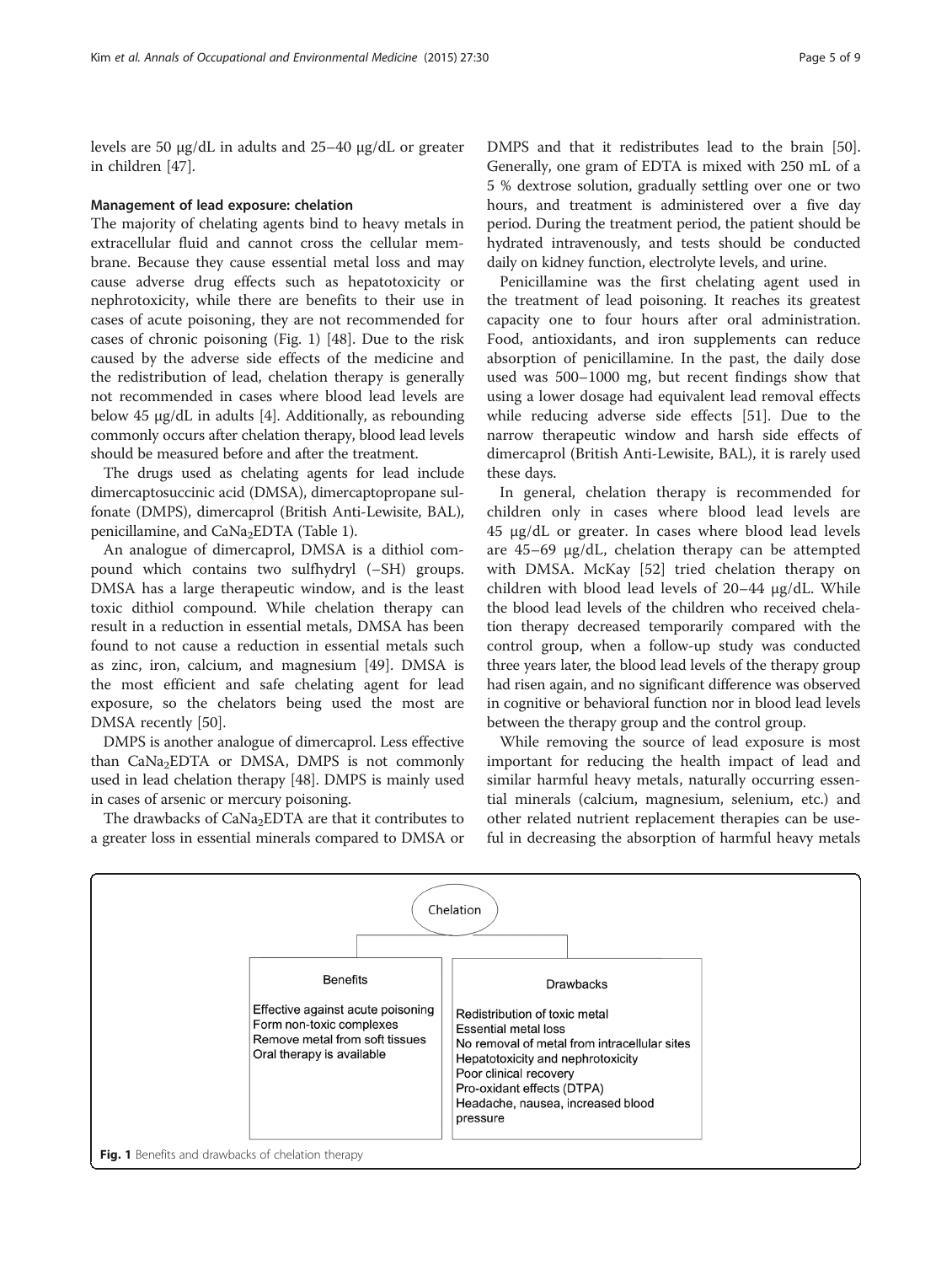<span id="page-5-0"></span>Table 1 Overview of chelation drugs

| Chemical name (common names,<br>abbreviations)                                                                                                 | Dose                                                                                                                                      | Adverse effects                                                                                                          | Elements chelated                                                                     |
|------------------------------------------------------------------------------------------------------------------------------------------------|-------------------------------------------------------------------------------------------------------------------------------------------|--------------------------------------------------------------------------------------------------------------------------|---------------------------------------------------------------------------------------|
| 2,3-bis(sulfanyl)butanedioic acid<br>(Dimercaptosuccinic acid; DMSA;<br>Succimer)                                                              | 10 mg/kg (or 350 mg/m <sup>2</sup> ) per 8 h for<br>5 days, then 10 mg/kg per 12 h for<br>14 days (a total of 19 days), PO <sup>a</sup> . | Gastrointestinal disturbances, mild<br>increase in serum transaminase                                                    | Lead, arsenic, mercury,<br>cadmium, silver, tin, copper                               |
| Sodium 2,3-bis(sulfanyl)propane-1-<br>sulfonate (Dimercaptopropanesulfonate;<br>DMPS; Dimaval)                                                 | Adult: 5 mg/kg per 6–8 h, PO, IM <sup>b</sup> ,<br>$IVc$ , or $SOd$ .                                                                     | Low back (kidney) pain,<br>gastrointestinal disturbances, skin<br>rash, fatique, hypersensitivity reactions              | Mercury, arsenic, lead,<br>cadmium, tin, silver, copper,<br>selenium, zinc, magnesium |
|                                                                                                                                                | Children: 5-day course of 200 or<br>400 mg/m <sup>2</sup> /day                                                                            |                                                                                                                          |                                                                                       |
| 2-[2-[bis(carboxymethyl)amino]ethyl-<br>(carboxymethyl)amino]acetic acid<br>(Ethylenediaminetetraacetic acid; EDTA;<br>CaNa <sub>2</sub> EDTA) | 1000-1500 mg/m <sup>2</sup> /day (1-2 g/24 h<br>for a 70-kg adult) as an IV infusion<br>for 5 days                                        | Renal toxicity                                                                                                           | Lead, cadmium, zinc                                                                   |
| (2S)-2-amino-3-methyl-3-<br>sulfanylbutanoic acid (3-Sulfanyl-D-<br>valine; Penicillamine; D- Penicillamine)                                   | 10 mg/kg/day for 7 days with a<br>possibility of a prolonged treatment<br>during 2 to 3 weeks, PO.                                        | Interstitial nephritis, hypersensitivity<br>reactions, gastrointestinal disturbances,<br>leukopenia and thrombocytopenia | Copper, arsenic, zinc,<br>mercury, lead                                               |
| 2,3-bis(sulfanyl)propan-1-ol<br>(Dimercaprol; British Anti-Lewisite; BAL)                                                                      | 50-75 mg/m <sup>2</sup> per 4 h for 5 days,<br>deep IM.                                                                                   | Allergy, gastrointestinal symptoms,<br>tachycardia, fever, elevation of liver<br>function tests                          | Arsenic, gold, mercury, lead<br>(BAL in combination with<br>CaNa <sub>2</sub> EDTA)   |

<sup>a</sup>PO oral ingestion<br><sup>b</sup>IM intramuscular

 $<sup>b</sup>$ IM intramuscular injection</sup>

 $V$  intravenous injection

 ${}^{d}$ SQ subcutaneous injection

or promoting their excretion. New strategies in heavy metal chelation therapy include the use of structurally different chelating agents (combination therapy such as DMSA and EDTA) and the co-administration of antioxidants such as DMSA and taurine [[50\]](#page-7-0).

#### Dietary management

Antioxidants are effective in alleviating and treating the oxidative stress-induced toxicity of lead. By interacting with generated reactive oxygen species (ROS), antioxidants prevent radical chain reactions. By chelating with lead ions, ROS generation is blocked, preventing and alleviating lead's toxicity. While chelating agents can remove lead from the body, their effectiveness in treating lead's neurological toxicity is unclear, and thus, they are not used in treatment for children with low blood lead concentrations [[52](#page-7-0)]. Additionally, as chelating agents have a rebound effect, they cannot be used in instances where lead exposure cannot be suspended. However, antioxidants can be used in such instances where lead exposure cannot be suspended or in cases of low blood lead levels [\[5\]](#page-7-0). Antioxidants used in the alleviation of lead toxicity include vitamins, flavonoids, and herbs.

### Vitamins

Vitamin B6 (pyridoxine) and B1 (thiamine) are effective in alleviating health problems caused by lead poisoning [\[5](#page-7-0)]. Vitamin B6 produces antioxidant effects by promoting GSH generation. In an animal study using rats as subjects, vitamin B1 was effective in alleviating lead-induced lipid peroxidation [\[53\]](#page-7-0). Lee et al. [\[54\]](#page-7-0) found

blood lead levels and homocysteine to have a proportional relationship in adults in the U.S., but as this showed different patterns depending on the vitamin B6, they suggested that an appropriate concentration of B6 in the body be maintained in order to block the effects of lead exposure.

Vitamin C (ascorbic acid) is the most widely studied antioxidant capable of removing free radicals. Unsurpassed in its ability to bind to and remove lead, vitamin C is highly effective at alleviating lead toxicity [\[55](#page-7-0)]. Through its antioxidant activity, vitamin C improves the leadinduced impairments in synaptic plasticity. The combined administration of vitamin C with silymarin can alleviate lead-induced hepatotoxicity [\[56](#page-8-0)]. In a study by Tandon et al. [[57\]](#page-8-0), lead-poisoned patients were administered 250 mg of vitamin C two times daily for a month, which resulted in a reduction in blood lead levels and an increase in blood ALAD activity. One study found that administering 250–500 mg of vitamin C daily to children was effective in removing free radicals and in treating lead-induced health problems [\[58\]](#page-8-0).

A fat-soluble vitamin, vitamin E (α-tocopherol) exhibits powerful antioxidant effects. With its neuro-protective effect and antioxidant effect, vitamin E improves cognitive impairment caused by aging [[59](#page-8-0)]. Sajitha et al. [[60\]](#page-8-0) reported an improvement in lipid levels and the alleviation of lipid peroxidation-induced liver, heart, and kidney impairment in rats that had been administered vitamin E. As vitamin E improves lead-induced memory impairment, it has been recommended as good for preventing lead-induced health problems with appropriate dosing [[61](#page-8-0)].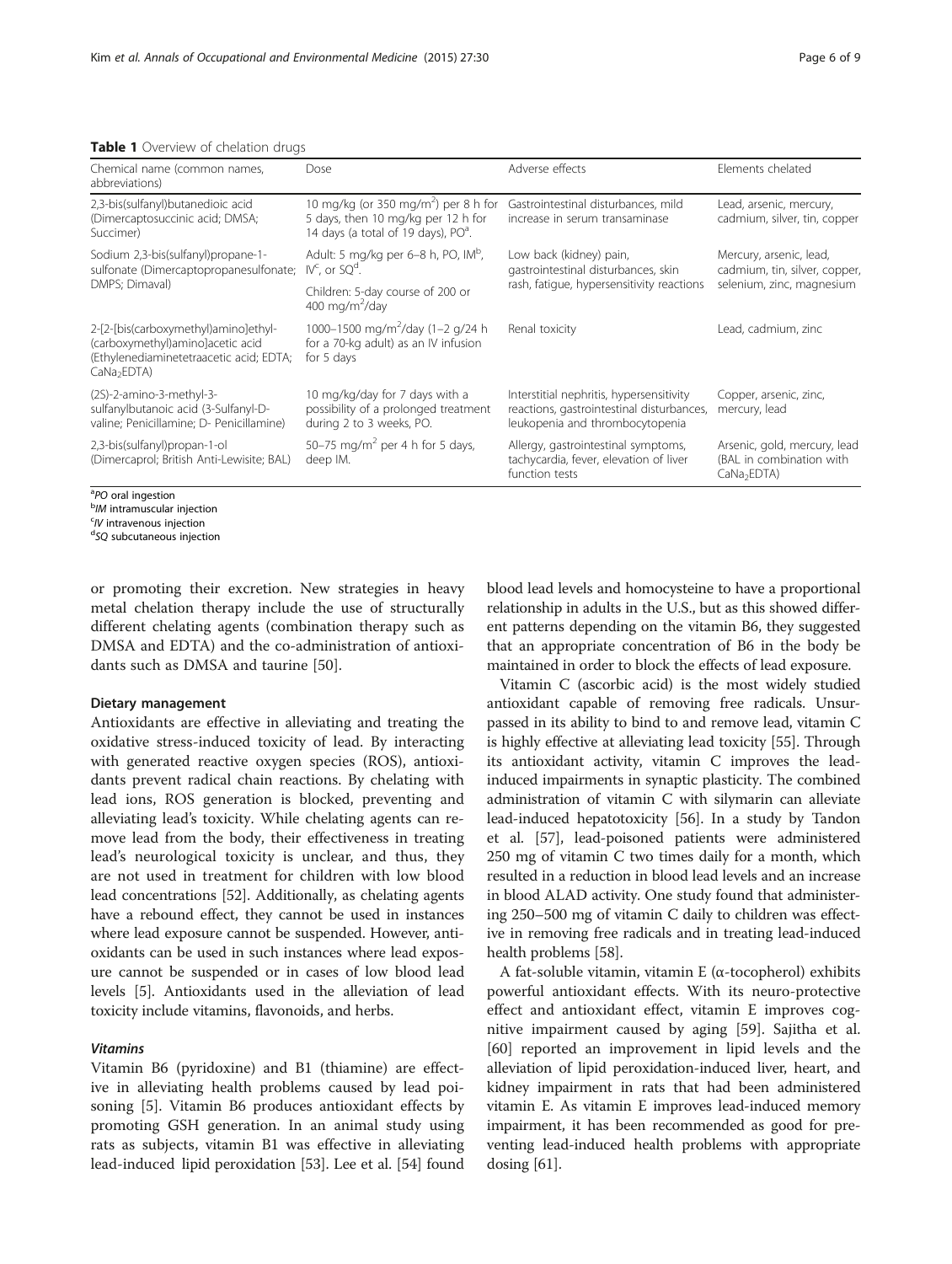## Flavonoids

Natural polyphenolic compounds, flavonoids are abundant in fruits and vegetables. Like other antioxidants, flavonoids prevent oxidative stress by binding with heavy metal ions and preventing free radical chain reactions. Quercetin is abundant in fruit, vegetables, and tea. It has a stronger antioxidant effect than vitamin C or E. Not merely possessing antioxidant effects, quercetin also has anti-inflammatory properties, and findings show that it is effective for diseases such as ischemic heart disease, atherosclerosis, hepatocirrhosis, and nephritis [\[62](#page-8-0), [63](#page-8-0)]. Quercetin is effective in alleviating lead-induced liver, kidney, and brain damage [[64](#page-8-0), [65](#page-8-0)]. In particular, as quercetin crosses the blood-brain barrier, it can alleviate toxicity in the brain by being able to bind to some of the lead accumulated in the hippocampus [[66\]](#page-8-0). Though the optimal dosage has not been settled, the oral ingestion of quercetin is known to cause no particular side effects [[64\]](#page-8-0). Therefore, with almost no adverse side effects, being extremely effective at removing lead and treating lead-induced toxicity, quercetin is a medicine worth recommending when lead exposure is suspected.

An antioxidant that can be used in the treatment and prevention of oxidative stress-induced disease, α-lipoic acid is found in foods like carrots, beets, and potatoes. While lipoid acid blocks oxidative stress, as it does not chelate to heavy metals, it is often used in combination with chelating agents, DMSA (2,3-dimercaptosuccinic acid) in particular. According to previous studies, lipoic acid used in combination with DMSA showed excellent effectiveness in alleviating lead-induced oxidative stress [[67\]](#page-8-0), as well as having similar effects in other heavy metals (arsenic) besides lead [[68\]](#page-8-0). Pande and Flora [[69](#page-8-0)] reported that a combination of lipoic acid and thiol chelator was able to alleviate lead toxicity, and in particular, it reduced oxidative stress and lead levels in the brain.

#### **Herbs**

Inexpensive and with few adverse side effects, herbs are being used clinically with effect. However, as the treatment period is very long, their use is limited to prevention rather than treatment of symptoms of lead exposure.

Garlic is mostly used for cooking, but due to its antioxidant effect, it is also widely used as an antioxidant. Garlic is effective in preventing lead-induced impairment of the liver or reproductive organs [\[70\]](#page-8-0). In an investigation into the herbal intake and blood lead levels in U.S. adults, Buettner et al. [[71\]](#page-8-0) found that, unlike with other herbs, the blood lead level of adults who had ingested garlic did not increase, and stated that this finding implies the efficacy of garlic in controlling blood lead levels. In a study where garlic and D-penicillamine were administered over a period of four weeks to two groups of patients with chronic lead poisoning, Kianoush et al. [[72](#page-8-0)] reported that,

while blood lead levels were reduced in both groups, the levels were lower in the garlic-administered group.

A substance from the spice derived from the rhizomes of a plant known as curcuma longa, curcumin is a polyphenol compound. Sukla et al. [\[73\]](#page-8-0) found via animal studies that curcumin is effective in preventing leadinduced neurotoxicity. Since those findings, many studies have been carried out looking at curcumin and lead toxicity.

#### **Conclusions**

Many studies have been conducted on the occupational exposure and health impact of lead, and the various efforts to prevent health problems caused by lead resulted in the significant decrease in the number of cases of occupational lead poisoning. As interest has grown in lead's carcinogenicity and the health problems of environmental lead exposure and exposure to low concentrations of lead, efforts are underway to reduce the concentrations of lead in the environment. Recently, studies have been conducted on health problems caused by low-level lead exposure, and reports on long-term low-level lead exposure and a variety of health problems are being continuously published. In this study we examined the toxicity and health impact of lead, and reviewed recent literature on the observation and treatment of lead exposure. We expect that this study can be usefully applied to the observation and management of environmental lead exposure.

#### Competing interests

The authors declare that they have no competing interests.

#### Authors' contributions

HCK, HJC, WJC, and TWJ reviewed associated literatures and wrote manuscript. MNH reviewed references. BJY, BGK, MJJ, SYK, and YSH reviewed and corrected manuscript. All authors read and approved the final manuscript.

#### Acknowledgments

This paper was supported by Dong-A University Research Fund and The Korean Society of Occupational and Environmental Medicine Research Fund.

#### Author details

<sup>1</sup>Department of Occupational & Environmental Medicine, Inha University Hospital, 27, Inhang-Ro, Jung-Gu, Incheon, Republic of Korea. <sup>2</sup>Department of Occupational and Environmental Medicine, College of Medicine, The Catholic University, 222, Banpo-Daero, Seocho-gu, Seoul, South Korea. <sup>3</sup>Department of Occupational and Environmental Medicine, KS Hospital, 220, Wangbeodeul-ro, Gwangsan-gu, Gwangju, South Korea. <sup>4</sup>Department of Occupational & Environmental Medicine, Gachon University Gil Medical Center, 21, Namdong-daero 774beon-gil, Namdong-gu, Incheon, South Korea. <sup>5</sup> Department of Preventive Medicine, College of Medicine, Dankook University, 119, Dandae-ro, Dongnam-gu, Cheonan-si, Chungcheongnam-do, South Korea. <sup>6</sup>Department of Occupational and Environmental Medicine, Dong-A University Hospital, 26, Daesingongwon-ro, Seo-gu, Busan, South Korea. <sup>7</sup> Department of Preventive Medicine, Collage of Medicine, Dong-A University, 32, Daesingongwon-ro, Seo-gu, Busan, South Korea. <sup>8</sup>Department of Occupational & Environmental Medicine, Collage of Medicine, Young-Nam University, Daegu, Republic of Korea. <sup>9</sup>Department of Occupational & Environmental Medicine & Institute of Environmental and Occupational Medicine, Pusan Paik Hospital, InJe University, 75, Bokji-ro, Busanjin-gu, Busan, South Korea.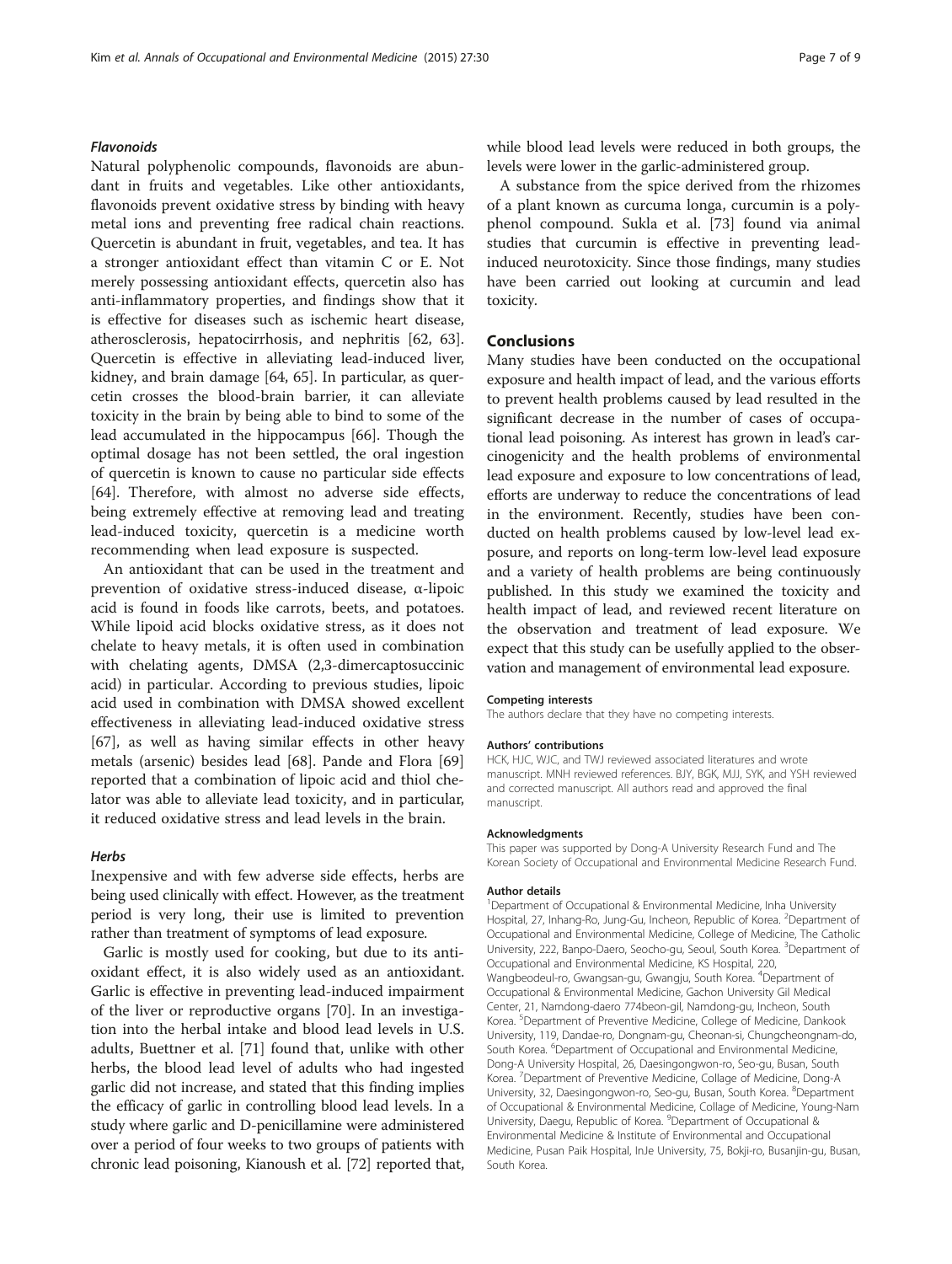#### <span id="page-7-0"></span>Received: 10 August 2015 Accepted: 9 December 2015 Published online: 15 December 2015

#### References

- 1. IARC monographs on the evaluation of carcinogenic risks to humans volume 87: Inorganic and organic lead compounds. International Agency for Research on Cancer, 2004. [http://monographs.iarc.fr/ENG/Monographs/](http://monographs.iarc.fr/ENG/Monographs/vol87/mono87.pdf) [vol87/mono87.pdf](http://monographs.iarc.fr/ENG/Monographs/vol87/mono87.pdf). Accessed 01 July 2015.
- 2. Eubig PA, Aguiar A, Schantz SL. Lead and PCBs as risk factors for attention deficit/hyperactivity disorder. Environ Health Perspect. 2010;118:1654–67.
- 3. Mu Muntner P, Menke A, DeSalvo K, Rabito F, Batuman V. Continued decline in blood lead levels among adults in the United States: the National Health and Nutrition Examination Surveys. Arch Intern Med. 2005;165:2155–61.
- 4. Gracia RC, Snodgrass WR. Lead toxicity and chelation therapy. Am J Health Syst Pharm. 2007;64:45–53.
- 5. Gurer H, Ercal N. Can antioxidants be beneficial in the treatment of lead poisoning? Free Radic Biol Med. 2000;29:927–45.
- 6. Flora G, Gupta D, Tiwari A. Toxicity of lead: a review with recent updates. Interdiscip Toxicol. 2012;5:47–58.
- 7. Hultberg B, Andersson A, Isaksson A. Interaction of metals and thiols in cell damage and glutathione distribution: potentiation of mercury toxicity by dithiothreitol. Toxicology. 2001;156:93–100.
- 8. Ahamed M, Siddiqui MK. Low level lead exposure and oxidative stress: current opinions. Clin Chim Acta. 2007;383:57–64.
- 9. Patrick L. Lead toxicity part II: the role of free radical damage and the use of antioxidants in the pathology and treatment of lead toxicity. Altern Med Rev. 2006;11:114–27.
- 10. Garza A, Vega R, Soto E. Cellular mechanisms of lead neurotoxicity. Med Sci Monit. 2006;12:RA57–65.
- 11. Bressler J, Kim KA, Chakraborti T, Goldstein G. Molecular mechanisms of lead neurotoxicity. Neurochem Res. 1999;24:595–600.
- 12. Cory-Slechta DA. Legacy of lead exposure: consequences for the central nervous system. Otolaryngol Head Neck Surg. 1996;114:224–6.
- 13. Bellinger DC. Lead. Pediatrics. 2004;113:1016–22.
- 14. Flora SJS, Flora G, Saxena G. Environmental occurrence, health effects and management of lead poisoning. Amsterdam: Elsevier Publication; 2006.
- 15. Sanders T, Liu Y, Buchner V, Tchounwou PB. Neurotoxic effects and biomarkers of lead exposure: a review. Rev Environ Health. 2009;24:15–45.
- 16. Ahamed M, Verma S, Kumar A, Siddiqui MK. Environmental exposure to lead and its correlation with biochemical indices in children. Sci Total Environ. 2005;346:48–55.
- 17. Vij A. Hemopoietic, hemostatic and mutagenic effects of lead and possible prevention by zinc and vitamin C. Al Ameen J Med Sci. 2009;2:27–36.
- 18. Navas-Acien A, Guallar E, Silbergeld EK, Rothenberg SJ. Lead exposure and cardiovascular disease–a systematic review. Environ Health Perspect. 2007;115:472–82.
- 19. Lustberg M, Silbergeld E. Blood lead levels and mortality. Arch Intern Med. 2002;162:2443–9.
- 20. Nawrot TS, Thijs L, Den Hond EM, Roels HA, Staessen JA. An epidemiological re-appraisal of the association between blood pressure and blood lead: a meta-analysis. J Hum Hypertens. 2002;16:123–31.
- 21. Sirivarasai J, Kaojarern S, Chanprasertyothin S, Panpunuan P, Petchpoung K, Tatsaneeyapant A, et al. Environmental lead exposure, catalase gene, and markers of antioxidant and oxidative stress relation to hypertension: an analysis based on the EGAT study. Biomed Res Int. 2015;2015:856319.
- 22. Rastogi SK. Renal effects of environmental and occupational lead exposure. Indian J Occup Environ Med. 2008;12:103–6.
- 23. Levin SM, Goldberg M. Clinical evaluation and management of leadexposed construction workers. Am J Ind Med. 2000;37:23–43.
- 24. Kemp FW, Neti PV, Howell RW, Wenger P, Louria DB, Bogden JD. Elevated blood lead concentrations and vitamin D deficiency in winter and summer in young urban children. Environ Health Perspect. 2007;115:630–5.
- 25. Katzung BG. Basic and clinical pharmacology: McGraw Hill Professional. 2007. 26. Goldfrank LR, Flomenbaum N. Goldfrank's toxicologic emergencies. 8th ed. New York: McGraw Hill Professional; 2006.
- 27. Pearce JM. Burton's line in lead poisoning. Eur Neurol. 2007;57:118–9.
- 28. Hilal-Dandan R, Brunton L. Goodman and Gilman's manual of pharmacology and therapeutics. 2nd ed. New Delhi: McGraw Hill
- Professional; 2013. 29. Patrick L. Lead toxicity, a review of the literature. Part 1: exposure,
- evaluation, and treatment. Altern Med Rev. 2006;11:2–22.
- 30. Josef R. Industrial poisoning from fumes, gases and poisons of manufacturing processes. HardPress Publishing; 2013.
- 31. Taylor CM, Golding J, Emond AM. Adverse effects of maternal lead levels on birth outcomes in the ALSPAC study: a prospective birth cohort study. BJOG. 2015;122:322–8.
- 32. Landrigan PJ, Schechter CB, Lipton JM, Fahs MC, Schwartz J. Environmental pollutants and disease in American children: estimates of morbidity, mortality, and costs for lead poisoning, asthma, cancer, and developmental disabilities. Environ Health Perspect. 2002;110:721–8.
- 33. Wu A. Tietz clinical guide to laboratory tests. 4th ed. St. Louis: Saunders Elsevier; 2006.
- 34. Centers for Disease Control and Prevention's Advisory Committee for Childhood Lead Poisoning Prevention. Recommendations in Low level lead exposure harms children: a renewed call of primary prevention. 2012.
- 35. National Institute for Occupational Safety and Health. Adult Blood Lead Epidemiology & Surveillance (ABLES). [http://www.cdc.gov/niosh/topics/](http://www.cdc.gov/niosh/topics/ables/description.html) [ables/description.html.](http://www.cdc.gov/niosh/topics/ables/description.html) Accessed 29 June 2015.
- 36. Baselt RC. Disposition of toxic drugs and chemicals in man. 9th ed. Foster City, California: Biomedical Publications; 2011.
- 37. Smith DR, Osterloh JD, Flegal AR. Use of endogenous, stable lead isotopes to determine release of lead from the skeleton. Environ Health Perspect. 1996;104:60–6.
- 38. Gulson BL, Mizon KJ, Korsch MJ, Palmer JM, Donnelly JB. Mobilization of lead from human bone tissue during pregnancy and lactation–a summary of long-term research. Sci Total Environ. 2003;303:79–104.
- 39. Khalil N, Faulkner KA, Greenspan SL, Cauley JA. Associations between bone mineral density, grip strength, and lead body burden in older men. J Am Geriatr Soc. 2014;62:141–6.
- 40. Hu H, Rabinowitz M, Smith D. Bone lead as a biological marker in epidemiologic studies of chronic toxicity: conceptual paradigms. Environ Health Perspect. 1998;106:1–8.
- 41. Yu CC, Lin JL, Lin-Tan DT. Environmental exposure to lead and progression of chronic renal diseases: a four-year prospective longitudinal study. J Am Soc Nephrol. 2004;15:1016–22.
- 42. Barry PS. A comparison of concentrations of lead in human tissues. Br J Ind Med. 1975;32:119–39.
- 43. Philip AT, Gerson B. Lead poisoning–Part II. Effects and assay. Clin Lab Med. 1994;14:651–70.
- 44. Needleman H. Lead poisoning. Annu Rev Med. 2004;55:209–22.
- 45. Smith CM, Wang X, Hu H, Kelsey KT. A polymorphism in the deltaaminolevulinic acid dehydratase gene may modify the pharmacokinetics and toxicity of lead. Environ Health Perspect. 1995;103:248–53.
- 46. Somashekaraiah BV, Venkaiah B, Prasad AR. Biochemical diagnosis of occupational exposure to lead toxicity. Bull Environ Contam Toxicol. 1990;44:268–75.
- 47. Paglia DE, Valentine WN, Fink K. Lead poisoning. Further observations on erythrocyte pyrimidine-nucleotidase deficiency and intracellular accumulation of pyrimidine nucleotides. J Clin Invest. 1977;60:1362–6.
- 48. Flora SJ, Pachauri V. Chelation in metal intoxication. Int J Environ Res Public Health. 2010;7:2745–88.
- 49. Bradberry S, Vale A. Dimercaptosuccinic acid (succimer; DMSA) in inorganic lead poisoning. Clin Toxicol (Phila). 2009;47:617–31.
- 50. Sears ME. Chelation: harnessing and enhancing heavy metal detoxification– a review. ScientificWorldJournal. 2013;2013:219840.
- 51. Shannon MW, Townsend MK. Adverse effects of reduced-dose dpenicillamine in children with mild-to-moderate lead poisoning. Ann Pharmacother. 2000;34:15–8.
- 52. McKay Jr CA. Role of chelation in the treatment of lead poisoning: discussion of the Treatment of Lead-Exposed Children Trial (TLC). J Med Toxicol. 2013;9:339–43.
- 53. Senapati SK, Dey S, Dwivedi SK, Patra RC, Swarup D. Effect of thiamine hydrochloride on lead induced lipid peroxidation in rat liver and kidney. Vet Hum Toxicol. 2000;42:236–7.
- 54. Lee YM, Lee MK, Bae SG, Lee SH, Kim SY, Lee DH. Association of homocysteine levels with blood lead levels and micronutrients in the US general population. J Prev Med Public Health. 2012;45:387–93.
- 55. Chang BJ, Jang BJ, Son TG, Cho IH, Quan FS, Choe NH, et al. Ascorbic acid ameliorates oxidative damage induced by maternal low-level lead exposure in the hippocampus of rat pups during gestation and lactation. Food Chem Toxicol. 2012;50:104–8.